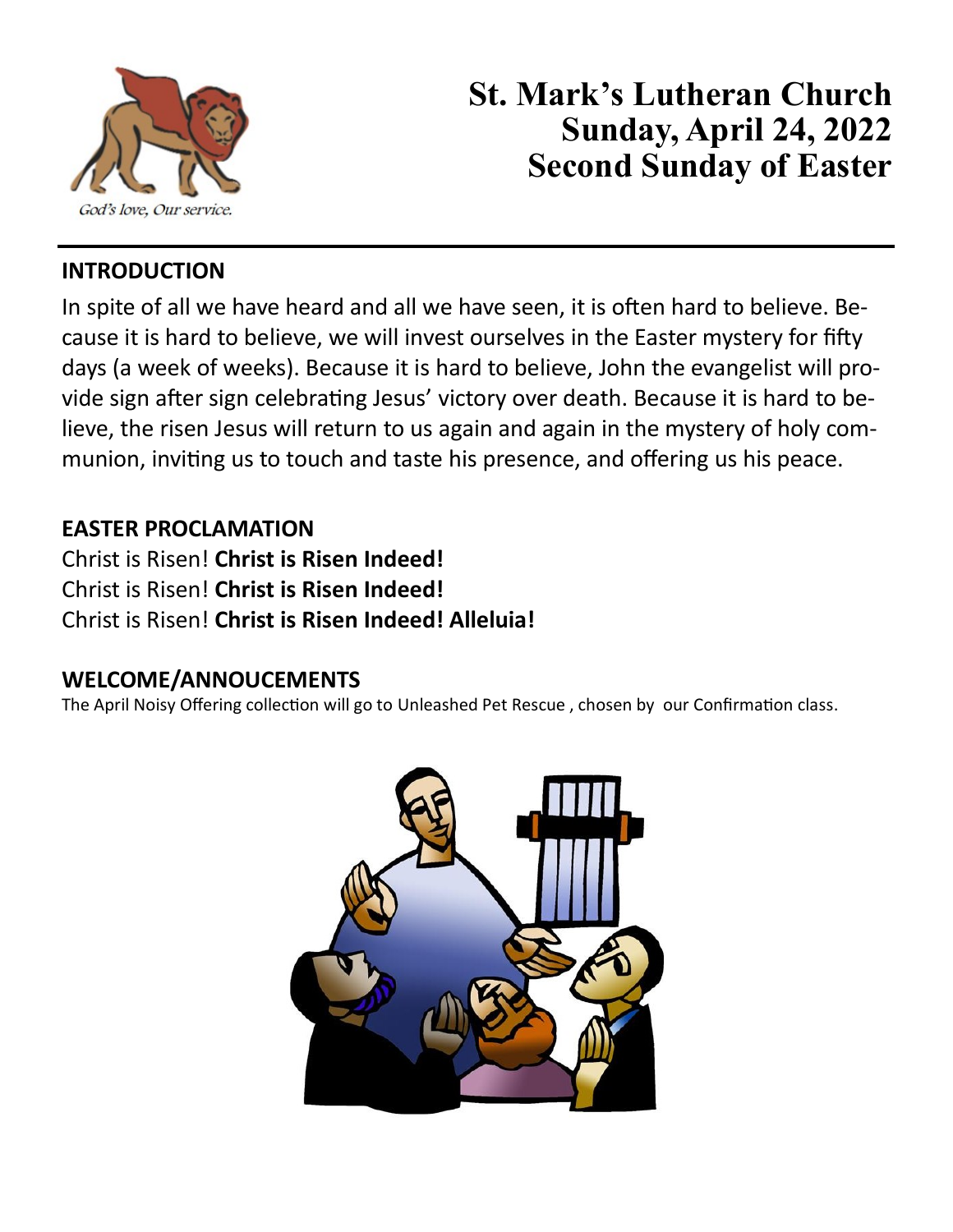# **Sacrament of Holy Baptism**



Our baptismal candidate is Harrison William Plueger, Son of Chad Plueger and Emily Klima. Harrison's sponsors are Rachel Scholz and Neil Skinner.

#### **INTRODUCTION AND PRESENTATION**

God, who is rich in mercy and love, gives us a new birth into a living hope through the sacrament of baptism.

The power of sin is put to death in this holy flood, and we are raised with Jesus Christ to new life. We are united with all the baptized in the one body of Christ, anointed with the gift of the Holy Spirit, and sent out in mission for the life of the world.

*(To Chad, Emily, Rachel & Neil)* Who presents this child to be baptized?

#### *Parents and sponsors:* **We do.**

*(To Chad and Emily)* As you present Harrison for baptism, you are entrusted with gifts and responsibilities:

to live with him among God's faithful people, bring him to the word of God and the holy supper, and nurture him in faith and prayer,

so that he may learn to trust God,

proclaim Christ through word and deed, care for others and the world God made, and work for justice and peace among all people.

Do you promise to help Harrison grow in the Christian faith and life?

*Response* **We do.**

*(Rachel & Neil)* Do you promise to nurture Harrison in the Christian faith as you are empowered by God's Spirit, and to help him live in the covenant of baptism and in communion with the church?

*Response* **I do.**

People of St. Mark's, do you promise to support Harrison and pray for him in his new life in Christ? *Response* **We do.**

(Water is poured into the font)

#### **RENUNCIATION OF EVIL AND PROFESSION OF FAITH**

I ask you, parents and sponsors, to reject sin, profess your faith in Christ, and confess the faith of the church.

Do you renounce the devil and all the forces that defy God?

*Response:* **I renounce them.**

Do you renounce the powers of this world that rebel against God?

*Response:* **I renounce them.**

Do you renounce the ways of sin that draw you from God?

*Response:* **I renounce them.**

Do you turn to Christ as your Lord and Savior? *Response:* **In faith I turn to Christ.**

With the whole church, let us all confess our faith.

Do you believe in God the Father?

**C We believe in one God, the Father, the Almighty, maker of heaven and earth, of all that is, seen and unseen.**

Do you believe in Jesus Christ, the Son of God?

**C We believe in one Lord, Jesus Christ, the only Son of God, eternally begotten of the Father, God from God, Light from Light, true God from true God, begotten, not made, of one Being with the Father; through him all things were made.** 

**For us and for our salvation**

**he came down from heaven,**

**was incarnate of the Holy Spirit and the** 

**virgin Mary and became truly human.**

**For our sake he was crucified under Pontius**

**Pilate; he suffered death and was buried.**

**On the third day he rose again**

**in accordance with the scriptures;**

**he ascended into heaven**

**and is seated at the right hand of the Father.**

**He will come again in glory to judge the** 

**living and the dead,**

**and his kingdom will have no end.**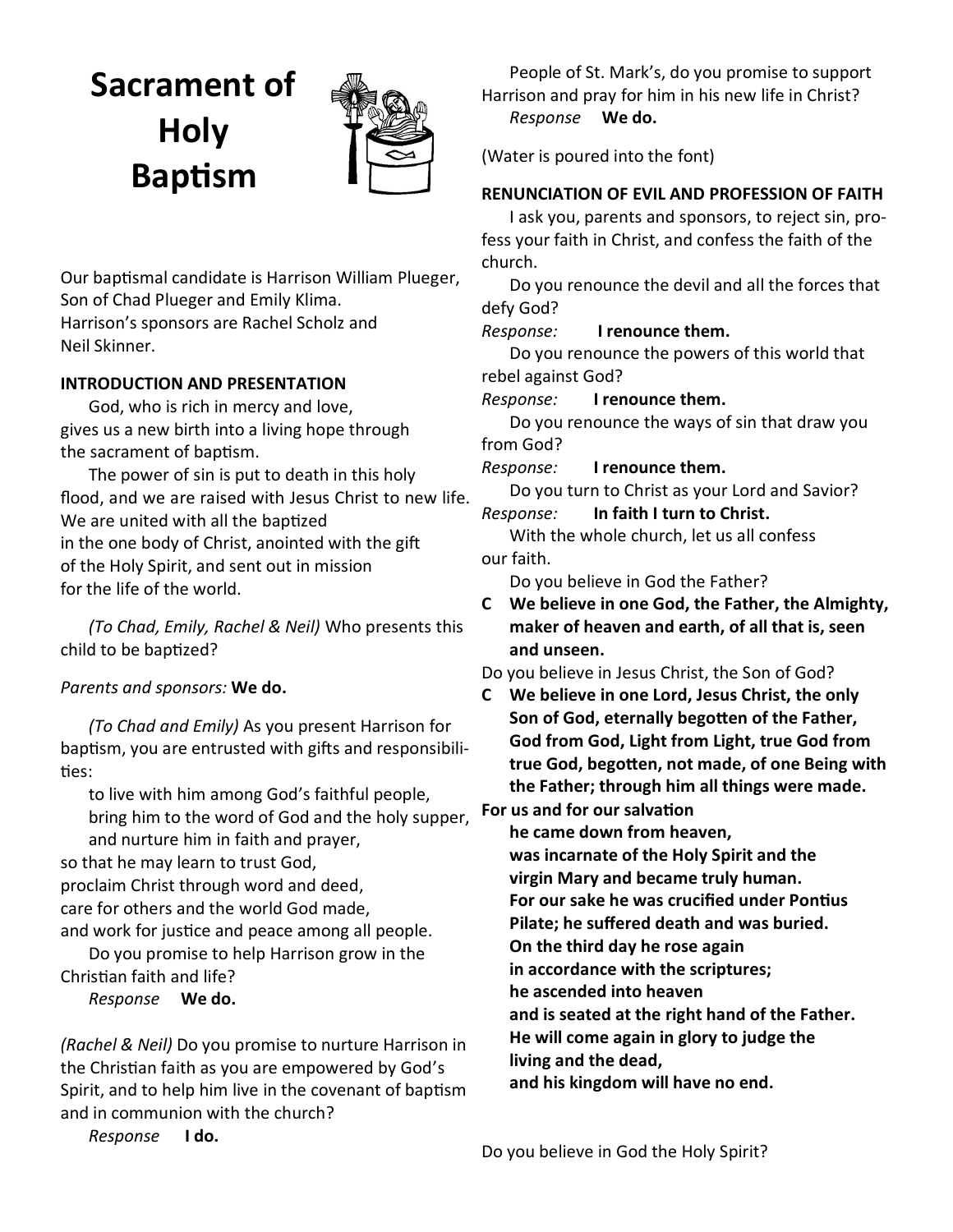**C We believe in the Holy Spirit, the Lord, the giver of life, who proceeds from the Father and the Son, \* who with the Father and the Son is worshiped and glorified, who has spoken through the prophets. We believe in one holy catholic and apostolic church. We acknowledge one baptism for the forgiveness of sins. We look for the resurrection of the dead, and the life of the world to come. Amen.**

#### **THANKSGIVING**

The Lord be with you. **And also with you.**

Let us give thanks to the Lord our God. **It is right to give our thanks and praise.**

We give you thanks, O God, for in the beginning your Spirit brooded over the waters and you created the world by your Word, calling forth life in which you took delight.

Through water you led your people Israel from slavery in Egypt to freedom in the promised land. In the waters of the Jordan Jesus was baptized by John and anointed with the Holy Spirit. By the baptism of Jesus' death and resurrection you delivered us from the power of sin and death and set us free to live in you.

Send your Holy Spirit upon this water and upon *all* who *are* washed in it, that *they* may be given new life. To you be given honor and praise through Jesus Christ our Lord, in the unity of the Holy Spirit, now and forever.

#### **Amen.**

#### **WASHING**

Harrison, I baptize you in the name of the Father, and of the Son, and of the Holy Spirit. And let the people say … **Amen.**

#### **INVOCATION OF THE SPIRIT**

Let us pray. We give you thanks, O God, that through water and the Holy Spirit you give your daughters and sons new birth, wash them from sin, and raise them to eternal life.

Sustain Harrison with the gift of your Holy Spirit: the spirit of wisdom and understanding, the spirit of counsel and might, the spirit of knowledge

and the fear of the Lord, the spirit of joy in your presence, both now and forever.

**Amen.**

#### **SIGNING WITH THE CROSS**

#### *(Making a cross on the forehead with oil.)*

Harrison, child of God, you have been sealed by the Holy Spirit and marked with the cross of Christ forever.

#### **Amen.**

*(Parents and sponsors also receive the sign of the cross with oil.)*

#### **PRESENTATION OF A CANDLE**

#### *(Presenting a lighted candle.)*

Let your light so shine before others that they may see your good works and give glory to your Father in heaven.

#### **WELCOME**

Through baptism you have been received into the household of God, entrusted with the good news of Jesus Christ, and strengthened to serve by the holy and life-giving Spirit.

**We welcome you into the body of Christ and the mission we share. Join us as we give praise to God and bear God's creative and redeeming word to all the world. Welcome, Harrison!**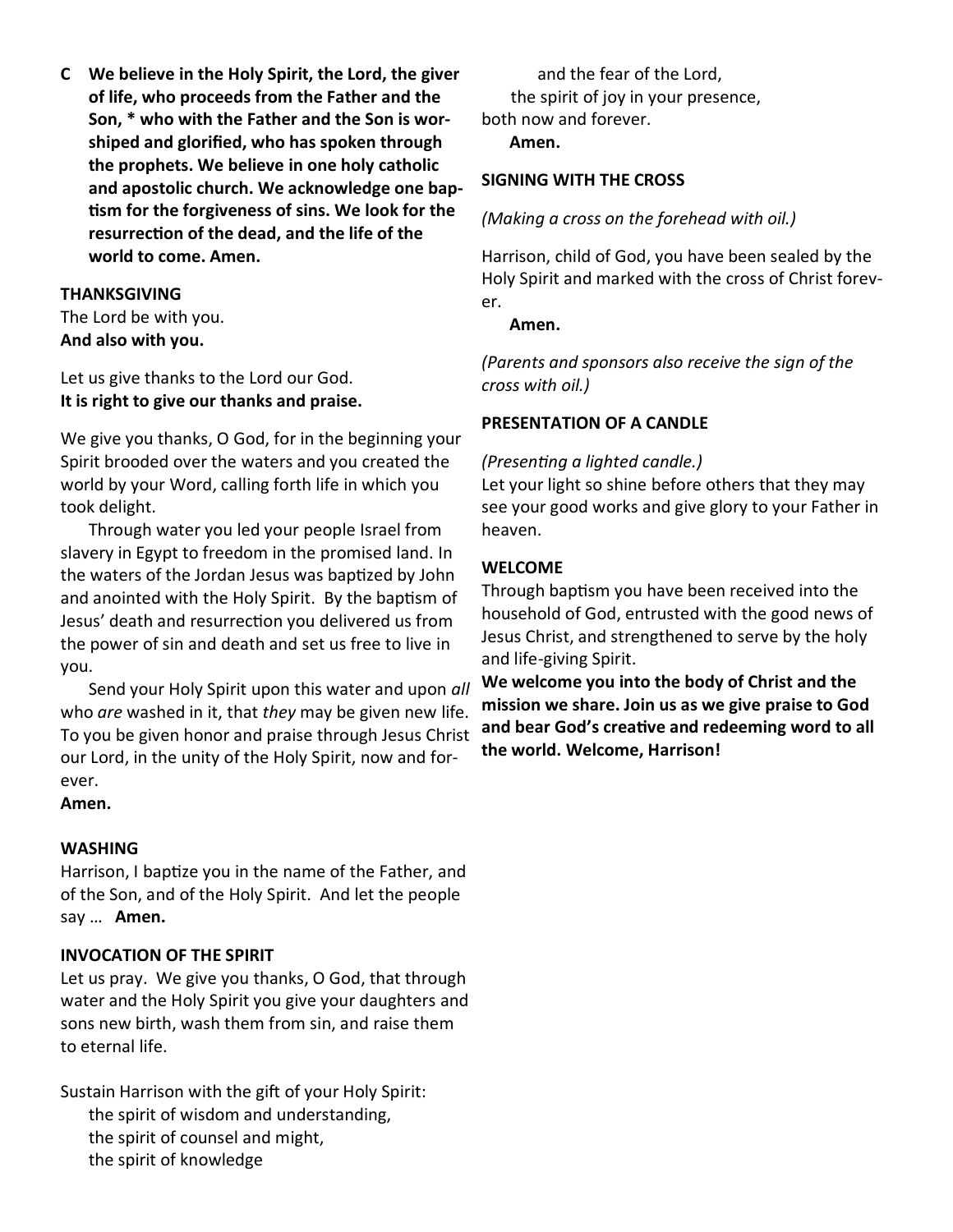### **PROCESSIONAL HYMN** ELW 641

#### **All Are Welcome**

1 Let us build a house where love can dwell and all can safely live,

a place where saints and children tell how hearts learn to forgive.

Built of hopes and dreams and visions, rock of faith and vault of grace; here the love of Christ shall end divisions:

#### Refrain

All are welcome, all are welcome, all are welcome in this place.

2 Let us build a house where prophets speak,

and words are strong and true, where all God's children dare to seek to dream God's reign anew.

Here the cross shall stand as witness and as symbol of God's grace; here as one we claim the faith of Jesus: *Refrain*

3 Let us build a house where love is found in water, wine and wheat: a banquet hall on holy ground where peace and justice meet. Here the love of God, through Jesus, is revealed in time and space;

as we share in Christ the feast that frees us: *Refrain*

- 4 Let us build a house where hands will reach beyond the wood and stone to heal and strengthen, serve and teach, and live the Word they've known. Here the outcast and the stranger bear the image of God's face; let us bring an end to fear and danger: *Refrain*
- 5 Let us build a house where all are named, their songs and visions heard and loved and treasured, taught and claimed as words within the Word. Built of tears and cries and laughter, prayers of faith and songs of grace, let this house proclaim from floor to rafter: *Refrain*

Text: Marty Haugen, b. 1950 Text © 1994 GIA Publications, Inc., 7404 S. Mason Ave., Chicago, IL 60638. [www.giamusic.com.](http://www.giamusic.com/) 800.442.3358. All rights reserved. Used by permission.

Duplication in any form prohibited without permission or valid license from copyright administrator.

#### **Greeting** page 98

The grace of our Lord Jesus Christ, the love of God, and the communion of the Holy Spirit be with you all. **And also with you.**

**KYRIE** Pg. 98

**HYMN OF PRAISE** page 101

#### **PRAYER OF THE DAY**

O God of life,

**you reach out to us amid our fears with the wounded hands of your risen Son.**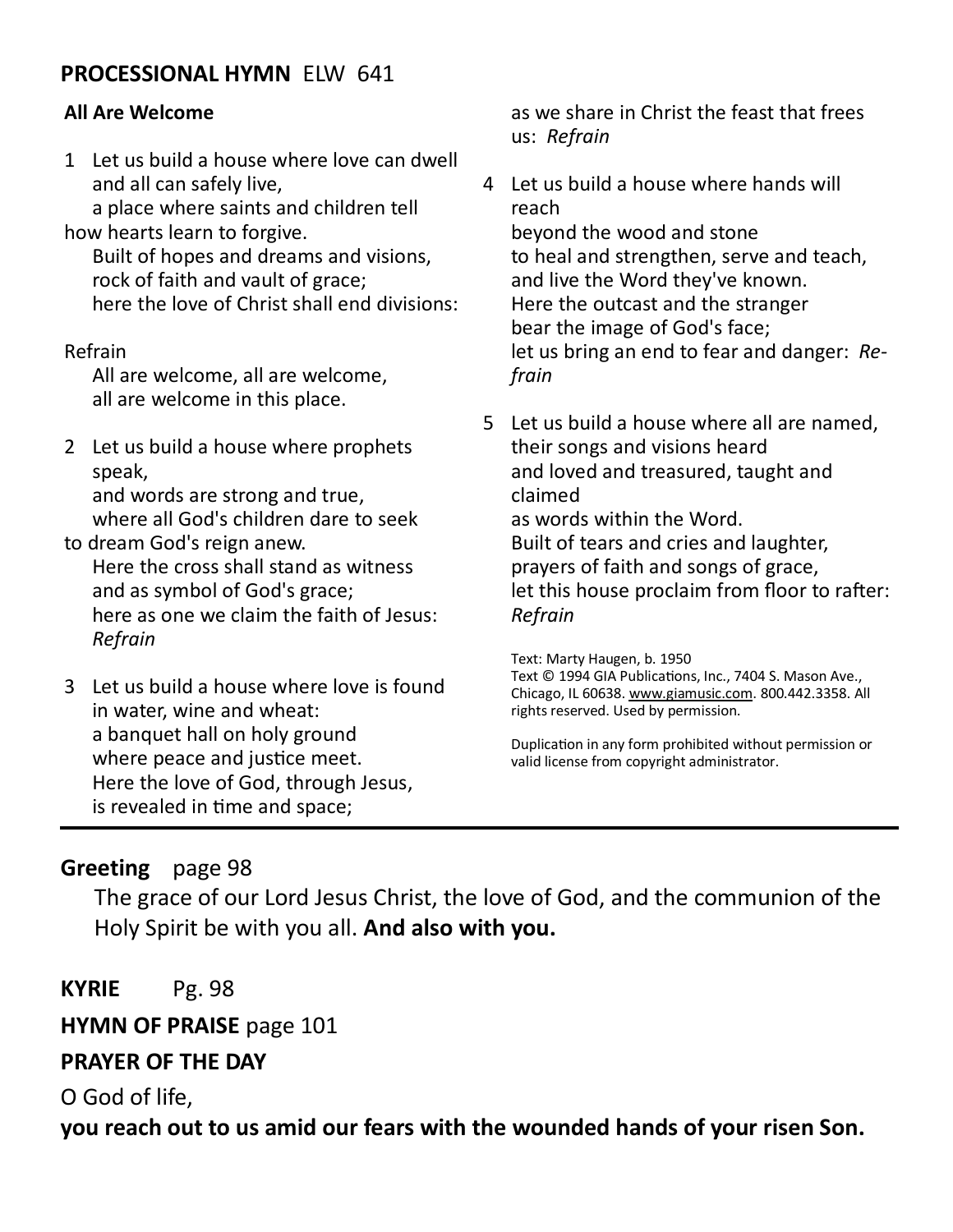**By your Spirit's breath revive our faith in your mercy, and strengthen us to be the body of your Son, Jesus Christ, our Savior and Lord, who lives and reigns with you and the Holy Spirit, one God, now and forever. Amen.**

### **First Reading: Acts 5:27-32**

*Peter has been arrested for proclaiming the good news of Jesus' death and resurrection. His response to the charges of the high priest summarizes the early church's proclamation of forgiveness of sin through repentance.*

 $27$ When they had brought [the apostles,] they had them stand before the council. The high priest questioned them,  $^{28}$ saying, "We gave you strict orders not to teach in this name, yet here you have filled Jerusalem with your teaching and you are determined to bring this man's blood on us."  $^{29}$ But Peter and the apostles answered, "We must obey God rather than any human authority. <sup>30</sup>The God of our ancestors raised up Jesus, whom you had killed by hanging him on a tree.  $31$  God exalted him at his right hand as Leader and Savior that he might give repentance to Israel and forgiveness of sins.  $32$ And we are witnesses to these things, and so is the Holy Spirit whom God has given to those who obey him."

The Word of The Lord. **Thanks Be to God.** 

# **Psalm: Psalm 118:14-29**

*You are my God, and I will exalt you. (Ps. 118:28)*

 $14$ The LORD is my strength and my song, and has become my salvation. <sup>15</sup>**Shouts of rejoicing and salvation echo in the tents of the righteous: "The right hand of the Lord acts valiantly!**  $16$ The right hand of the LORD is exalted! The right hand of the LORD acts valiantly!" <sup>17</sup>**I shall not die, but live, and declare the works of the Lord.**  $^{18}$ The LORD indeed punished me sorely. but did not hand me over to death. <sup>19</sup>**Open for me the gates of righteousness; I will enter them and give thanks to the LORD.**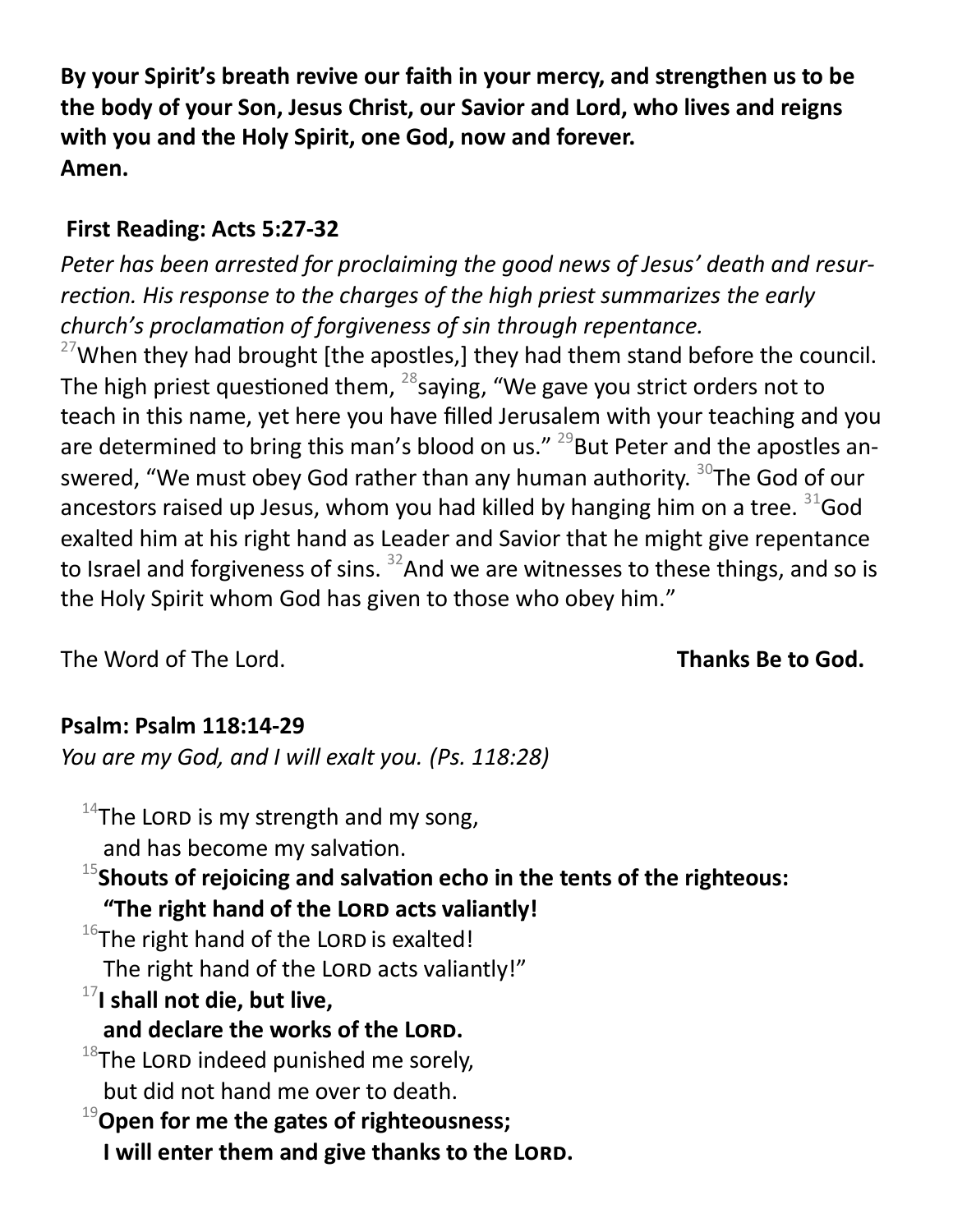$20$ "This is the gate of the LORD; here the righteous may enter."

<sup>21</sup>**I give thanks to you, for you have answered me and you have become my salvation.**

 $22$ The stone that the builders rejected has become the chief cornerstone.

# <sup>23</sup>**By the Lord has this been done; it is marvelous in our eyes.**

 $24$ This is the day that the LORD has made; let us rejoice and be glad in it.

<sup>25</sup>**Hosanna! O Lord, save us!**

We pray to you, LORD, prosper our days!

 $^{26}$ Blessed is the one who comes in the name of the LORD; we bless you from the house of the LORD.

<sup>27</sup>The LORD is God and has given us light.

**Form a procession with branches up to the corners of the altar.**

 $28$ You are my God, and I will thank you;

- you are my God, and I will exalt you.
- <sup>29</sup>Give thanks to the LORD, for the LORD is good; **God's mercy endures forever.**

# **Second Reading: Revelation 1:4-8**

*The book of Revelation recounts a mystical vision of the risen Christ experienced by a Christian prophet named John. Here he describes Christ as a timeless redeemer, the beginning, present, and end of all time.*

 $4$ John to the seven churches that are in Asia:

Grace to you and peace from him who is and who was and who is to come, and from the seven spirits who are before his throne, <sup>5</sup>and from Jesus Christ, the faithful witness, the firstborn of the dead, and the ruler of the kings of the earth.

To him who loves us and freed us from our sins by his blood,  $^6$ and made us to be a kingdom, priests serving his God and Father, to him be glory and dominion forever and ever. Amen.

 $7$ Look! He is coming with the clouds;

every eye will see him,

even those who pierced him;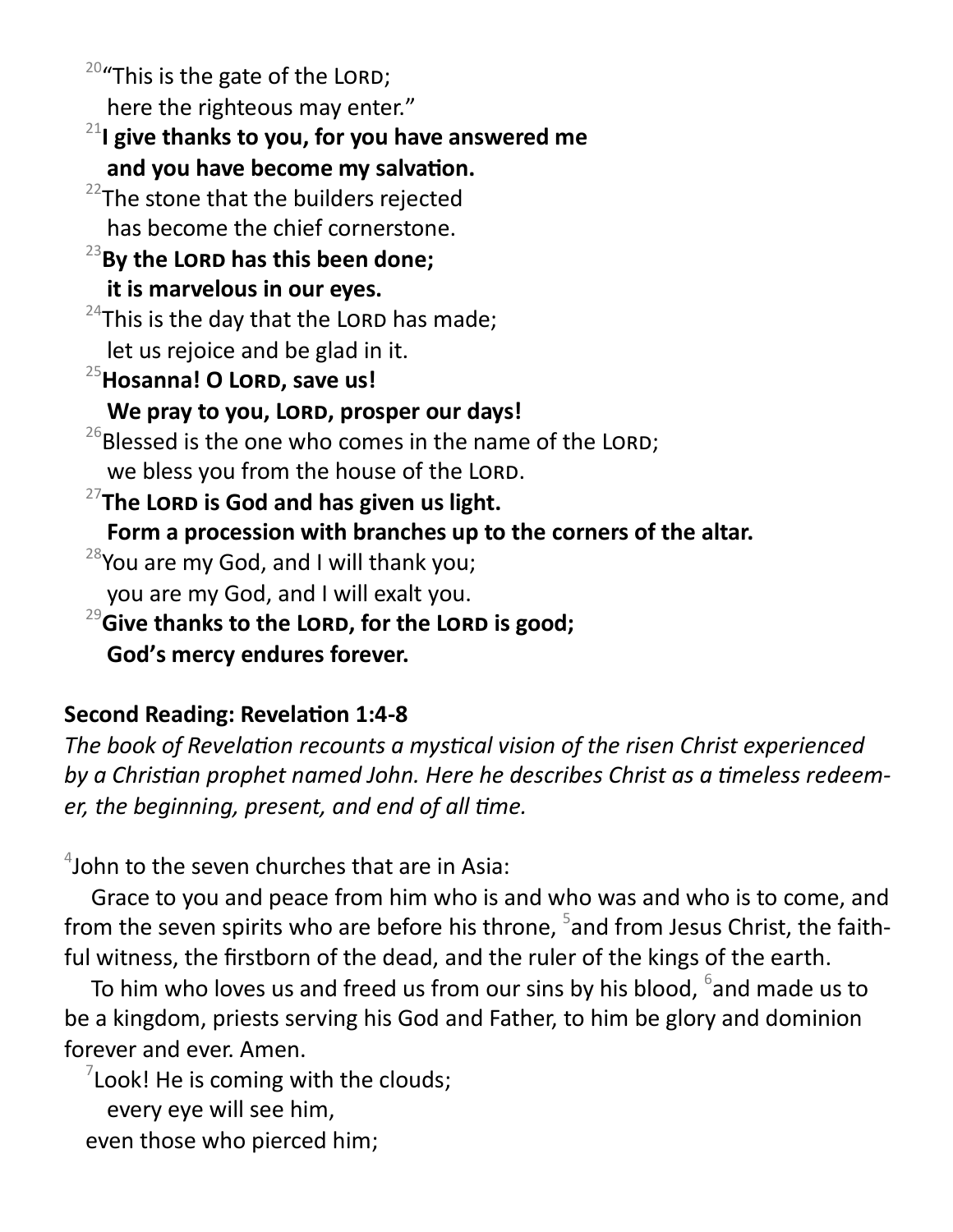and on his account all the tribes of the earth will wail.

So it is to be. Amen.

<sup>8</sup>"I am the Alpha and the Omega," says the Lord God, who is and who was and who is to come, the Almighty.

The Word of The Lord. **Thanks Be to God.** 

# *Holy Gospel, according to John, the 20th Chapter.* **Glory to You, O Lord. Gospel: John 20:19-31**

*The unprecedented events of the day of resurrection continue as the risen Jesus appears to his fearful disciples. A week later, after Thomas worships Jesus, Jesus pronounces that the blessings of the resurrection are also for those who "have not seen and yet believe."*

 $19$ When it was evening on that day, the first day of the week, and the doors of the house where the disciples had met were locked for fear of

the Jews, Jesus came and stood among them and said, "Peace be with you."  $^{20}$ After he said this, he showed them his hands and his side. Then the disciples rejoiced when they saw the Lord. <sup>21</sup> Jesus said to them again, "Peace be with you. As the Father has sent me, so I send you." <sup>22</sup>When he had said this, he breathed on them and said to them, "Receive the Holy Spirit. <sup>23</sup>If you forgive the sins of any, they are forgiven them; if you retain the sins of any, they are retained."

 $24$ But Thomas (who was called the Twin), one of the twelve, was not with them when Jesus came.  $25$ So the other disciples told him, "We have seen the Lord." But he said to



them, "Unless I see the mark of the nails in his hands, and put my finger in the mark of the nails and my hand in his side, I will not believe."

 $26$ A week later his disciples were again in the house, and Thomas was with them. Although the doors were shut, Jesus came and stood among them and said, "Peace be with you."  $27$ Then he said to Thomas, "Put your finger here and see my hands. Reach out your hand and put it in my side. Do not doubt but believe."  $^{28}$ Thomas answered him, "My Lord and my God!"  $^{29}$ Jesus said to him, "Have you believed because you have seen me? Blessed are those who have not seen and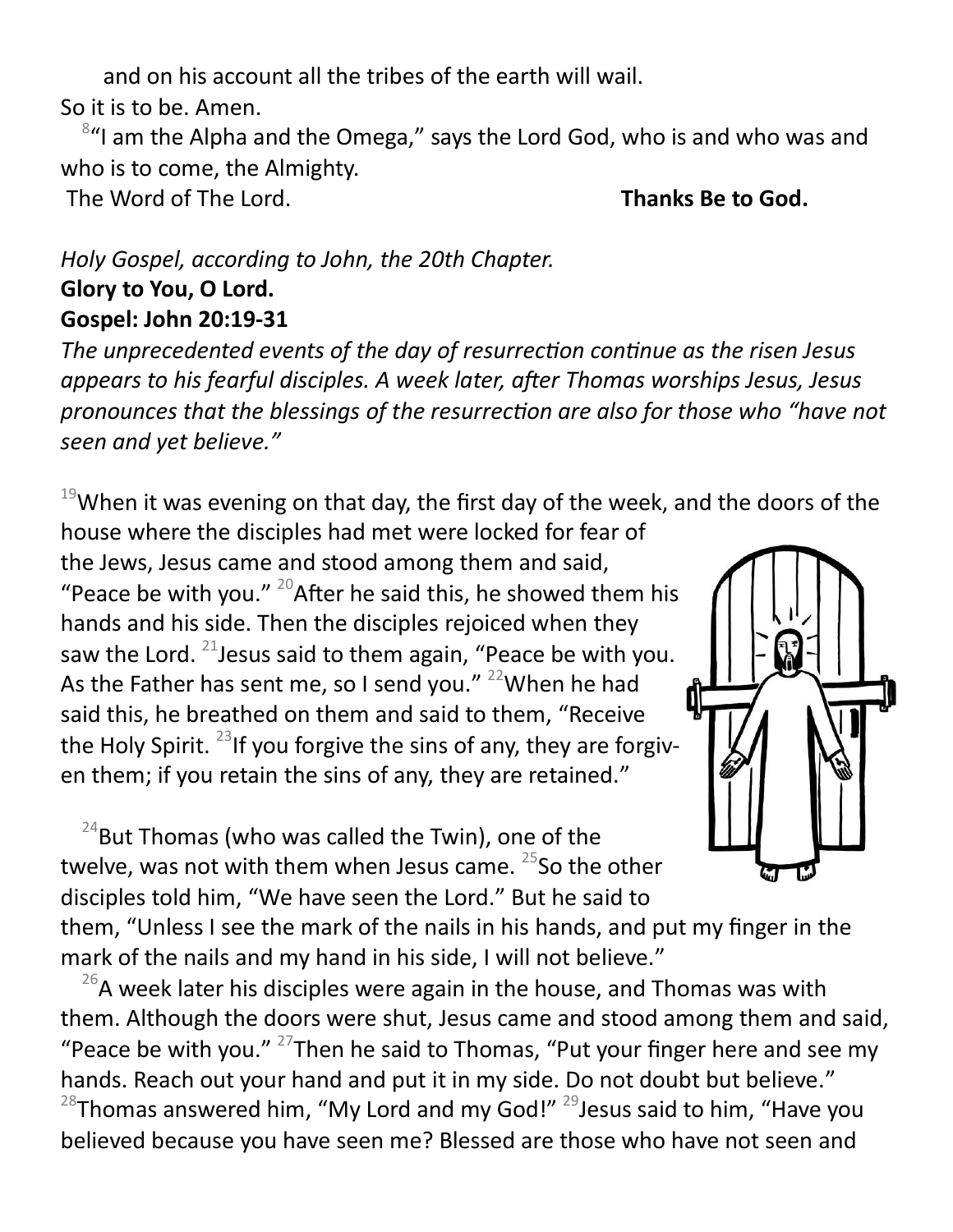yet have come to believe."

 $30$ Now Jesus did many other signs in the presence of his disciples, which are not written in this book.  $31$ But these are written so that you may come to believe that Jesus is the Messiah, the Son of God, and that through believing you may have life in his name.

# **CHILDREN'S SERMON** Pastor Kris Dietzen **SERMON** Pastor Kris Dietzen **HYMN OF THE DAY** ELW 363

#### **Come, You Faithful, Raise the Strain**

- 1 Come, you faithful, raise the strain of triumphant gladness! God has brought forth Israel into joy from sadness, loosed from Pharaoh's bitter yoke Jacob's sons and daughters; led them with unmoistened foot through the Red Sea waters.
- 2 'Tis the spring of souls today: Christ has burst his prison, and from three days' sleep in death as a sun has risen. All the winter of our sins, long and dark, is flying from the Light to whom we give laud and praise undying.
- 3 Now the queen of seasons, bright with the day of splendor, with the royal feast of feasts comes its joy to render;

comes to glad Jerusalem*,* who with true affection welcomes in unwearied strain Jesus' resurrection!

- 4 Neither could the gates of death, nor the tomb's dark portal, nor the watchers, nor the seal hold you as a mortal: but today, among your own, you appear, bestowing your deep peace, which evermore passes human knowing.
- 5 Alleluia! now we cry to our Lord immortal, who triumphant burst the bars of the tomb's dark portal; Alleluia! with the Son God the Father praising; Alleluia! yet again to the Spirit raising.

Text: John of Damascus, c. 696-c. 754; tr. John Mason Neale, 1818-1866, alt.

#### **Prayers of Intercession**

Set free from captivity to sin and death, we pray to the God of resurrection for the church, people in need, and all of creation. (*A brief silence.)* Holy One who acts righteously, equip your church as witnesses of your goodness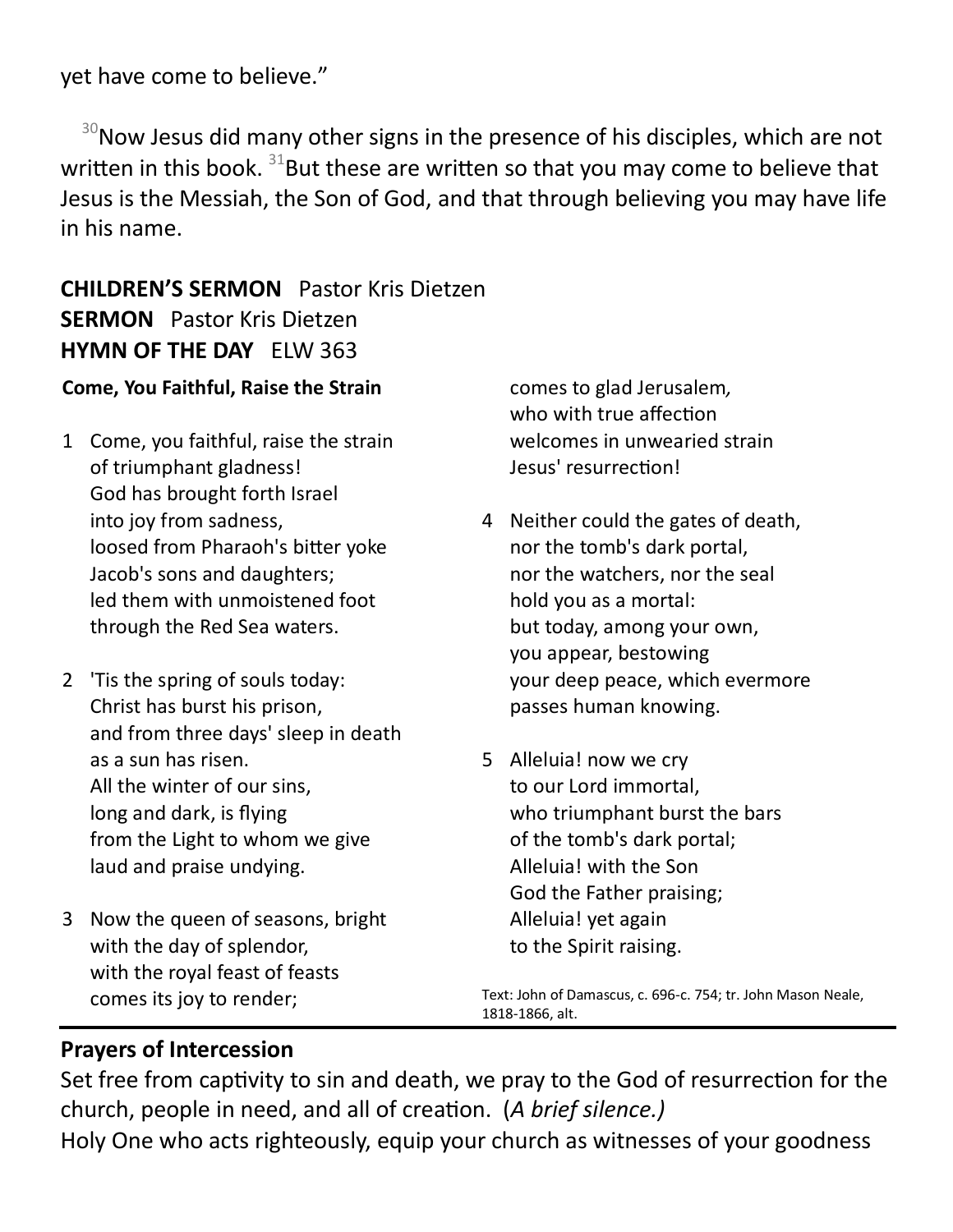to go and tell others of your abundant love, that they may believe that Jesus is our salvation and life. God, in your mercy,

# **hear our prayer.**

Renew your people's commitment to use resources responsibly and to live well with your creation. Invite us to recognize and nurture signs of resurrection life in the natural world. God, in your mercy,

# **hear our prayer.**

Direct those who are given human authority to lead with humility and compassion. By your Holy Spirit channel their attention toward serving those who are most in need. God, in your mercy,

# **hear our prayer.**

Uphold your children who cry out to you (*especially*). Wherever people are overcome by the fear of death, breathe into them your life and peace. God, in your mercy,

# **hear our prayer.**

Inspire those who lead your people in worship and praise (*especially the art and music ministries of this congregation*). With joyful motion and sound, send us forth with praise that we cannot keep to ourselves. God, in your mercy,

# **hear our prayer.**

Give us the words of your saints who, like Thomas, boldly confessed your Son as Lord and God. With Jesus our leader, empower us to live according to his ways. God, in your mercy,

# **hear our prayer.**

In your mercy, O God, respond to these prayers, and renew us by your life-giving Spirit; through Jesus Christ, our Savior.

# **Amen.**

# **PEACE**

In Jesus Christ, God has made his peace with us. The peace of the Lord be with you always,

# **And also with you**

Let us share God's peace with one another.

# **GREAT THANKSGIVING**

The Lord be with you.

### **And also with you.**

Lift up your hearts.

**We lift them to the Lord.**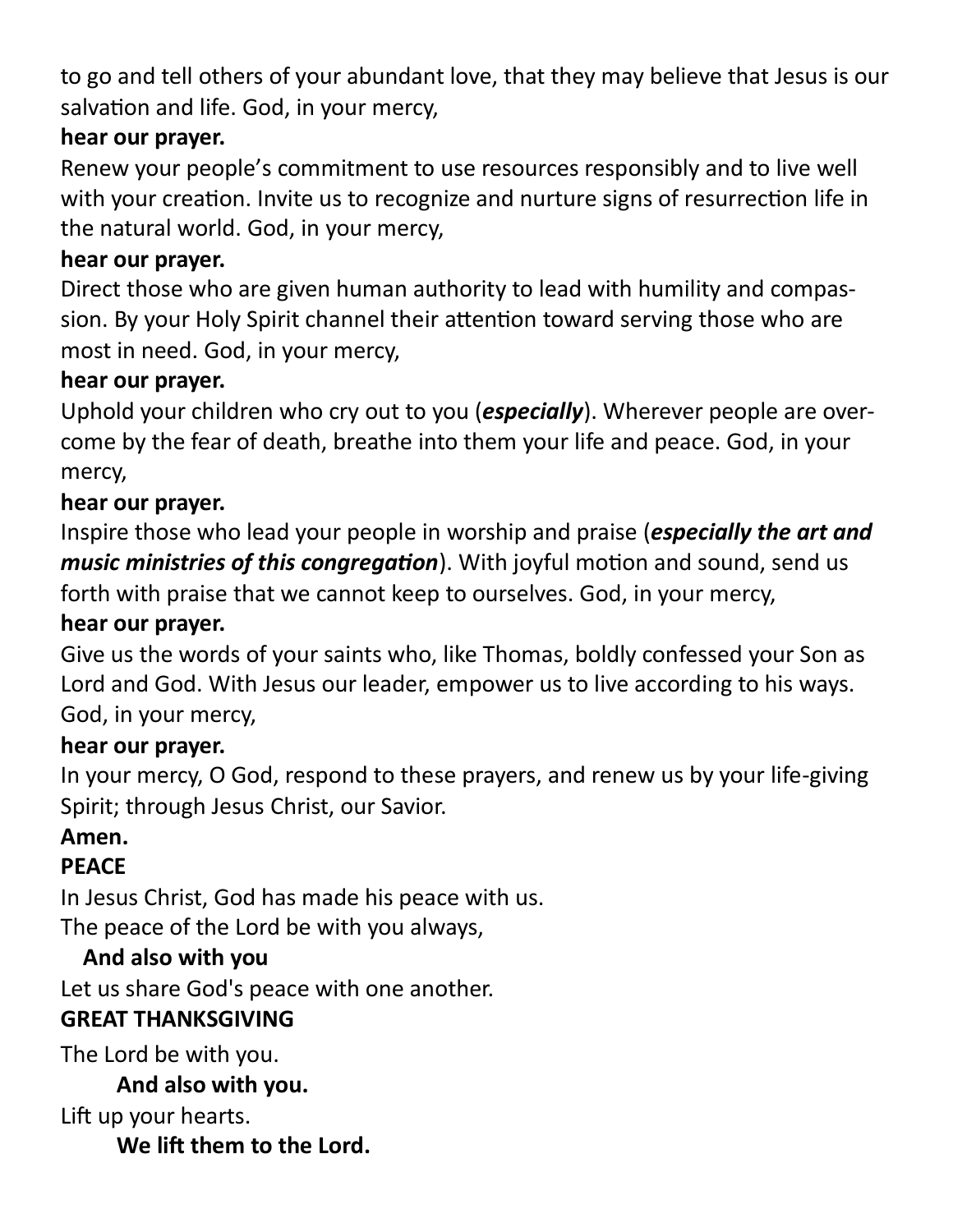Let us give thanks to the Lord our God.

**It is right to give our thanks and praise.**  It is indeed right, our duty and our joy, ....... And so, with all the choirs of angels, with the church on earth and the hosts of heaven, we praise your name and join their unending hymn.

**Holy, Holy** pg. 108

### **WORDS OF INSTITUTION**

#### **LORD'S PRAYER**

### **INVITATION TO COMMUNION**

The risen Christ dwells with us here. All who are hungry, all who are thirsty, come.

#### **COMMUNION**



**COMMUNION SONG** pg. 112

### **COMMUNION HYMNS** ELW 635

#### **We Walk by Faith**

- 1 We walk by faith and not by sight; with gracious words draw near, O Christ, who spoke as none e'er spoke: "My peace be with you here."
- 2 We may not touch your hands and side, nor follow where you trod; but in your promise we rejoice, and cry, "My Lord and God!"
- 3 Help then, O Lord, our unbelief; and may our faith abound

to call on you when you are near and seek where you are found:

- 4 For you, O resurrected Lord, are found in means divine: beneath the water and the word, beneath the bread and wine.
- 5 And when our life of faith is done, in realms of clearer light we may behold you as you are, with full and endless sight.

Text: Henry Alford, 1810-1871, alt.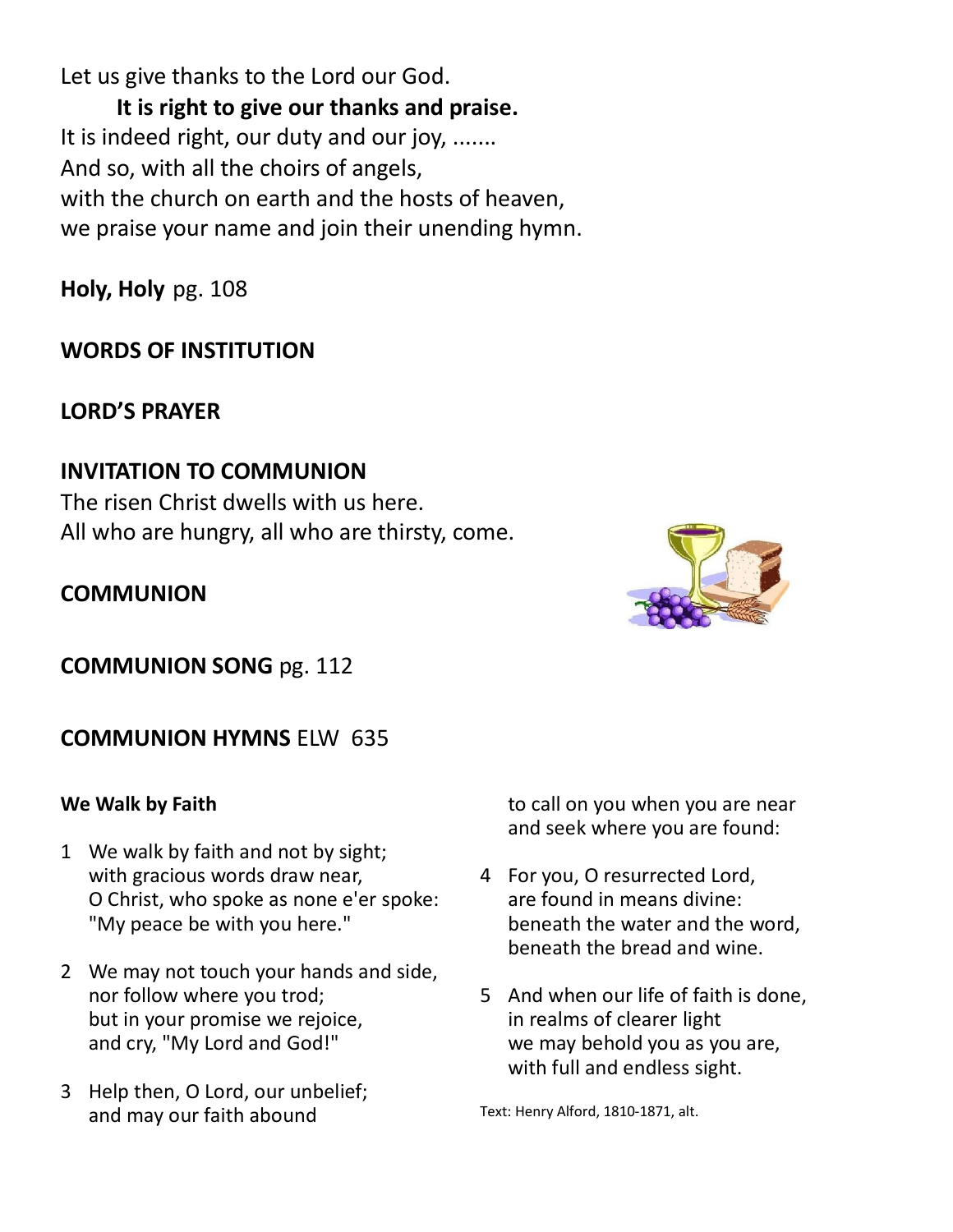#### ELW 460

#### **Now the Silence**

|                                    | Now the wedding                                                                                         |
|------------------------------------|---------------------------------------------------------------------------------------------------------|
| Now the silence                    | Now the songs                                                                                           |
| Now the peace                      | Now the heart forgiven leaping                                                                          |
| Now the empty hands uplifted       | Now the Spirit's visitation                                                                             |
| Now the kneeling                   | Now the Son's epiphany                                                                                  |
| Now the plea                       | Now the Father's blessing                                                                               |
| Now the Father's arms in welcome   | <b>Now</b>                                                                                              |
|                                    | <b>Now</b>                                                                                              |
| Now the hearing                    | <b>Now</b>                                                                                              |
| Now the pow'r                      |                                                                                                         |
| Now the vessel brimmed for pouring | Text: Jaroslav J. Vajda, b. 1919                                                                        |
| Now the body                       | Text © 1969 Hope Publishing Company, Carol Stream, IL 60188.                                            |
| Now the blood                      | All rights reserved. Used by permission.                                                                |
| Now the joyful celebration         | Duplication in any form prohibited without permission or valid<br>license from copyright administrator. |
|                                    |                                                                                                         |

The body and blood of our Lord Jesus Christ strengthen and keep you in his grace. **Amen.**

#### **PRAYER AFTER COMMUNION**

We give you thanks, generous God, for in this bread and cup we have tasted the new heaven and earth where hunger and thirst are no more. Send us from this table as witnesses to the resurrection, that through our lives, all may know life in Jesus' name. **Amen.**

#### **SENDING**

Draw your church together, O God, into one great company of disciples, together following our teacher Jesus Christ into every walk of life, together serving in Christ's mission to the world, and together witnessing to your love wherever you will send us; for the sake of Jesus Christ our Lord.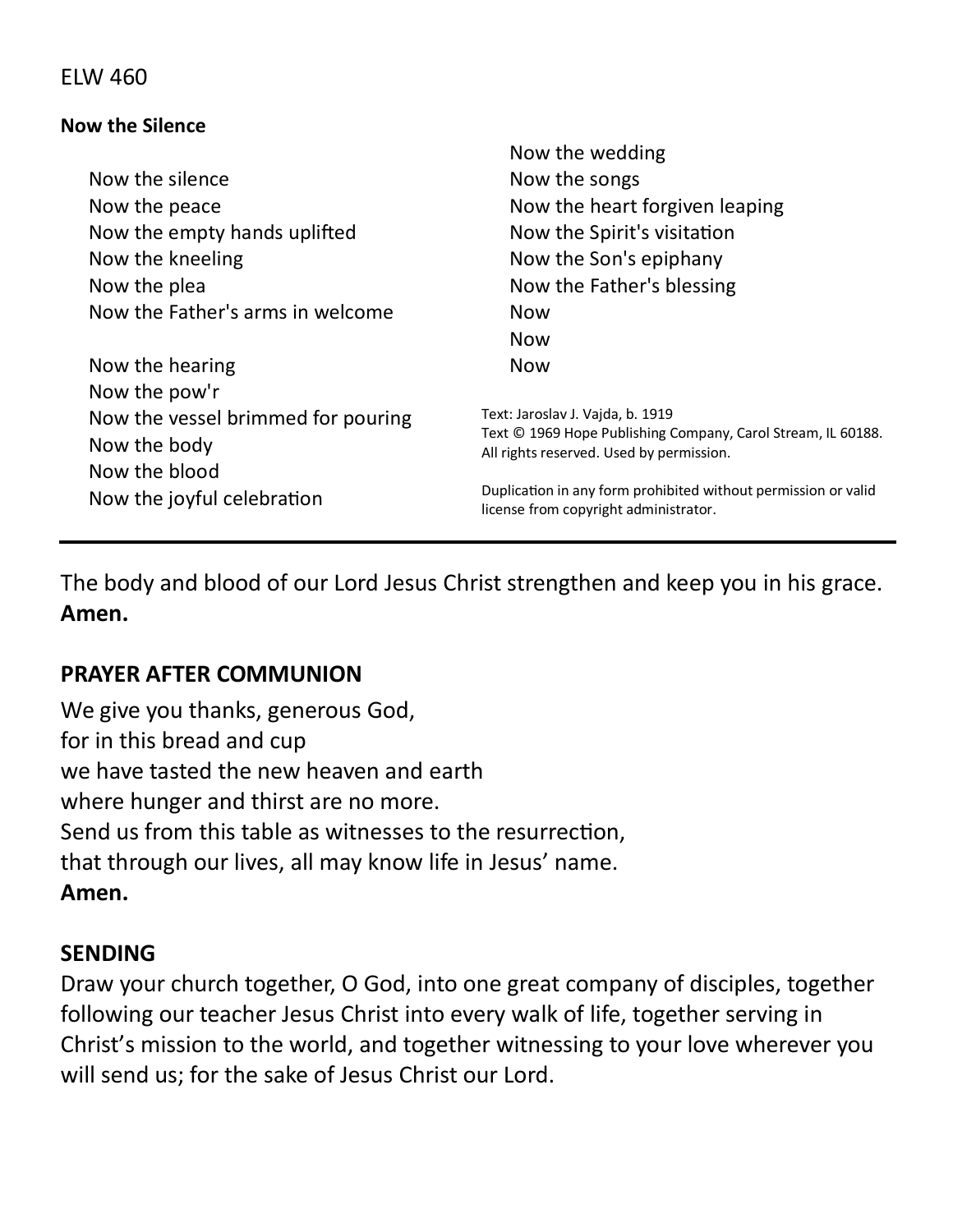### **BLESSING**

God, the Author of life, Christ, the living Cornerstone, and the life-giving Spirit of adoption,  $+$  bless you now and forever. **Amen. RECESSIONAL HYMN** ELW 545

#### **Lord, Dismiss Us with Your Blessing**

- 1 Lord, dismiss us with your blessing, fill our hearts with joy and peace; let us each, your love possessing, triumph in redeeming grace. Oh, refresh us; oh, refresh us, trav'ling through this wilderness.
- 2 Thanks we give and adoration for your gospel's joyful sound. May the fruits of your salvation in our hearts and lives abound.

Ever faithful, ever faithful to your truth may we be found.

3 Savior, when your love shall call us from our struggling pilgrim way, let no fear of death appall us, glad your summons to obey. May we ever, may we ever reign with you in endless day.

Text: attr. John Fawcett, 1740-1817, sts. 1-2, alt.; Godfrey Thring, 1823-1903, st. 3, alt.

#### **DISMISSAL**

Alleluia! Christ is risen. **Christ is risen indeed. Alleluia!** Go in peace. Tell what God has done. **Thanks be to God.**